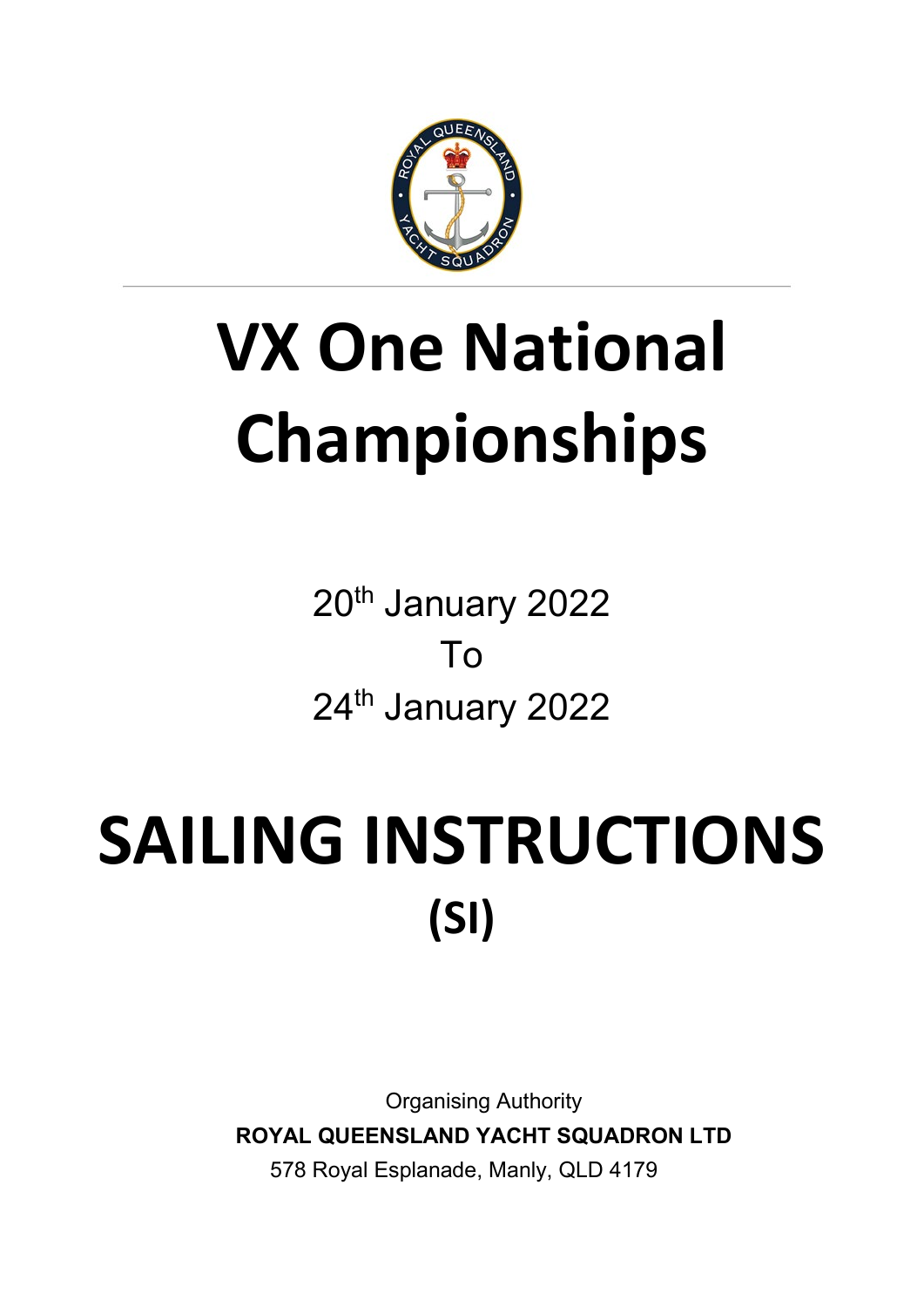*The notation '[NP]' in a rule of the sailing instructions (SIs) means that a boat may not protest another boat for breaking that rule. This changes RRS 60.1(a).* 

#### **1. RULES**

- 1.1. The event is governed by the rules as defined in The Racing Rules of Sailing.
- 1.2. The Australian Sailing prescriptions and special regulations Category 7 will apply.
- 1.3. The VX One Australia 2021 (revised by the TMH) class rules will apply.
- 1.4. Appendix T shall apply
- 1.5. Competitors must comply with Qld Government COVID-19 contact tracing via the electronic app "Check in Qld".
- 1.6. Competitors must follow all Club COVID-19 Policies [\(https://www.rqys.com.au/policiesanddocuments/](https://www.rqys.com.au/policiesanddocuments/) )

#### **2. CHANGES TO SAILING INSTRUCTIONS**

2.1. Any change to the sailing instructions will be posted before 0900 on the day it will take effect, except that any change to the schedule of races will be posted by 2000 on the day before it will take effect.

#### **3. COMMUNICATIONS WITH COMPETITORS**

- 3.1. Notices to competitors will be posted on the official notice board located at <https://www.rqys.com.au/sailingnoticeboard/> .
- 3.2. The race office is located at The RQYS Sailing Office located adjacent to Rigging Lawn 2, telephone 3396 8666, email sailing@rgys.com.au.
- 3.3. On the water, the race committee intends to monitor and communicate with competitors on VHF radio channel 72.
- 3.4. [DP] [NP] While racing, except in an emergency, a boat shall not make voice or data transmissions and shall not receive voice or data communication that is not available to all boats.

#### **4. CODE OF CONDUCT**

- 4.1 [DP] [NP] Competitors and support persons shall comply with reasonable requests from race officials.
- 4.2 [DP] [NP] Competitors and support persons shall handle any equipment or place advertising provided by the organizing authority with care, seamanship, in accordance with any instructions for its use and without interfering with its functionality.

#### **5. SIGNALS MADE ASHORE**

- 5.1. Signals made ashore will be displayed at the official flag pole located at the top of the Eastern Gangway of the Bill Kirby Docks.
- 5.2. When flag AP is displayed ashore, '1 minute' is replaced with 'not less than 45 minutes' in Race Signals AP.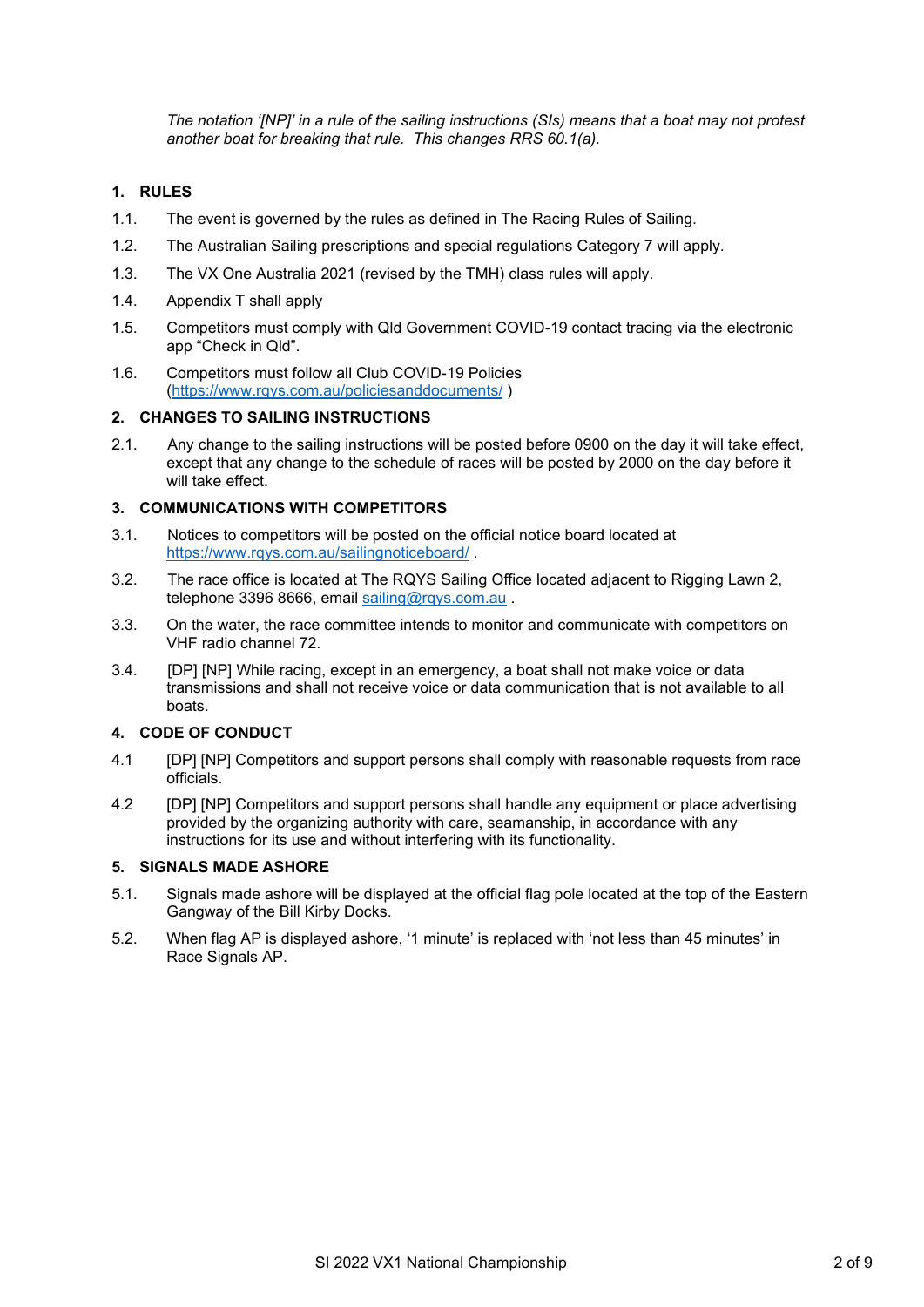#### **6. SCHEDULE OF RACES**

| <b>Date</b>               | <b>Event</b>                          | <b>Time</b>         |
|---------------------------|---------------------------------------|---------------------|
| Thursday, 20 January 2022 | <b>Registration &amp; Measurement</b> | 0800 - 1700 hrs     |
| Friday, 21 January 2022   | <b>Competitor Briefing</b>            | 1200 hrs            |
|                           | <b>First Warning Signal</b>           | 1400 hrs            |
| Saturday, 22 January 2022 | <b>First Warning Signal</b>           | 1200 hrs            |
| Sunday, 23 January 2022   | <b>First Warning Signal</b>           | 1200 hrs            |
| Monday 24 January 2022    | <b>First Warning Signal</b>           | 1200 hrs            |
|                           | Presentation                          | <b>After Racing</b> |

- 6.1. On the last scheduled day of racing no warning signal will be made after 1630hrs.
- 6.2. A maximum of eleven (11) race are scheduled.
- 6.3. No more than three (3) races shall be sailed on any One (1) day.
- 6.4. To alert boats that a race will begin soon, the orange starting line flag will be displayed with one sound at least five minutes before a warning signal is made.

#### **7. CLASS FLAGS**

7.1. The Class flag is VX One Insignia / white background.

#### **8. RACING AREA**

8.1 SI Attachment A shows the location of the racing area.

#### **9. COURSES**

- 9.1. The diagram in SI Attachment B shows the course, including the approximate angles between legs, the order in which marks are to be passed, and the side on which each mark is to be left.
- 9.2. No later than the warning signal, the race committee signal vessel will display approximate compass bearing of the first leg.

#### **10. MARKS**

10.1. Marks are as described in SI Attachment B.

#### **11. THE START**

- 11.1. The starting line is between a staff displaying an orange flag on the signal vessel at the starboard end and the course side of the port-end starting mark.
- 11.2. A boat that does not start within 4 minutes after her starting signal will be scored Did Not Start without a hearing. This changes RRS A5.1 and A5.2.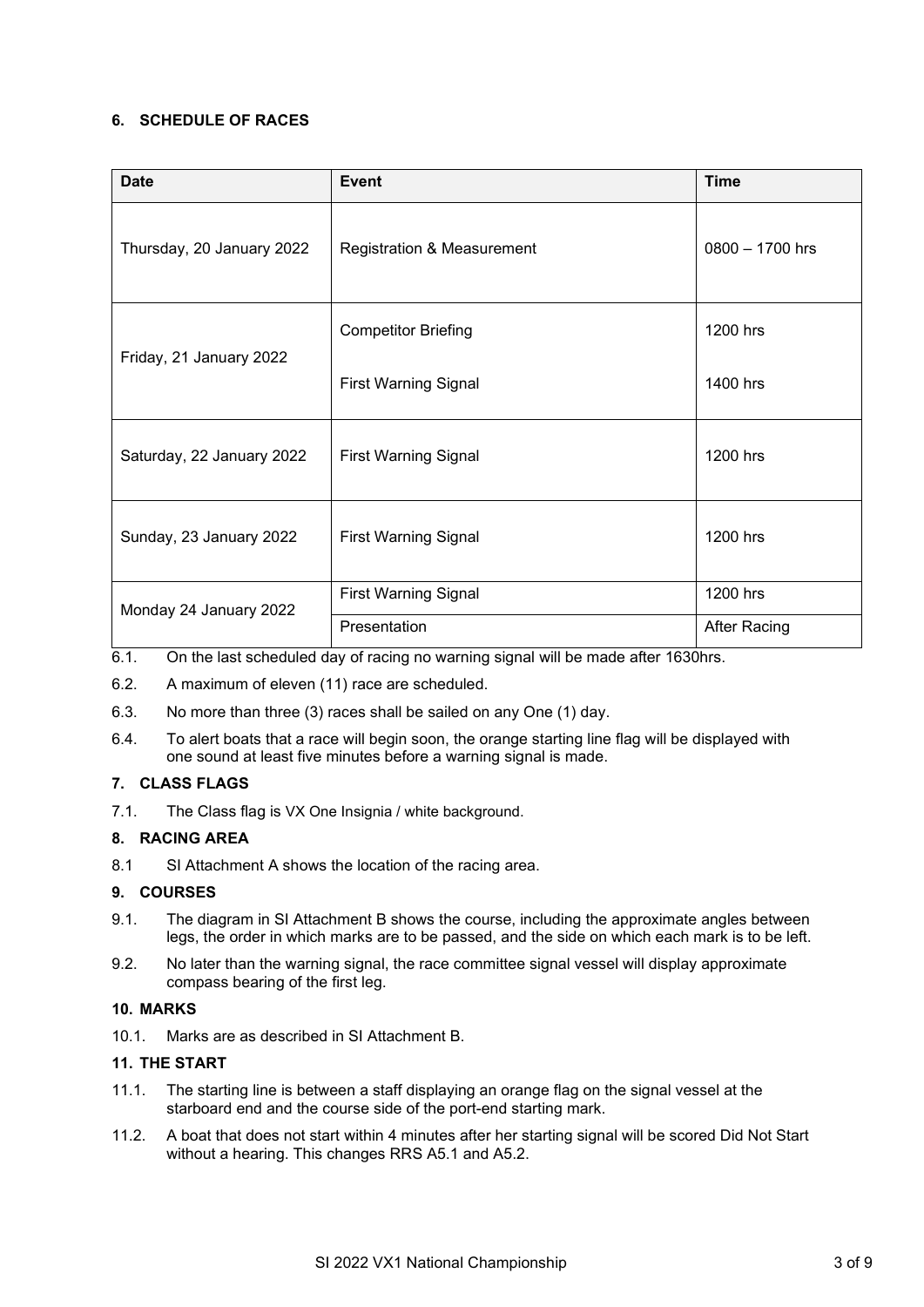#### **12. CHANGE OF THE NEXT LEG OF THE COURSE**

12.1. To change the next leg of the course, the race committee will lay a new mark (or move the finishing line) and remove the original mark as soon as practicable. When in a subsequent change a new mark is replaced, it will be replaced by an original mark.

#### **13. THE FINISH**

13.1. The finishing line will be between a staff displaying a blue flag on the finishing boat at the starboard end and the course side of the port-end finishing mark.

#### **14. PENALTY SYSTEM**

- 14.1. RRS44.1 is amended in that the penalty for breaking a rule of RRS Part 2 shall be a One-Turn Penalty, except the penalty for breaking a rule of RRS Part 2 occurring within the zone as defined in RRS shall be a Two-Turn Penalty.
- 14.2. The penalty, if any, for any infringement of the rules other than RRS Part 2 is at the sole discretion of the protest committee and may be other than disqualification. This changes RRS64.1.

#### **15. TIME LIMITS [AND TARGET TIMES]**

15.1. The Race Time Limit (see RRS 35), and the Finishing Window are shown in the table below.

| <b>Target Time</b> | Race Time Limit | <b>Finishing Window</b> |
|--------------------|-----------------|-------------------------|
| 40 Minutes         | 60 Minutes      | 15 Minutes              |

- 15.2. The Finishing Window is the time for boats to finish after the first boat sails the course and finishes. Boats failing to finish within the Finishing Window, and not subsequently retiring, penalized or given redress, will be scored Time Limit Expired (TLE) without a hearing. A boat scored TLE shall be scored points for the finishing place one more than the points scored by the last boat that finished within the Finishing Window. This changes RRS 35, A5.1, A5.2 and A10.
- 15.3. Failure to meet the Target Time will not be grounds for redress. This changes RRS 62.1(a).

#### **16. HEARING REQUESTS**

- 16.1. The protest time limit is 60 minutes after the last boat finishes the last race of the day or the race committee signals no more racing today, whichever is later. The time will be posted on the official notice board.
- 16.2. Hearing request forms are available from the race office at the RQYS Sailing Office (upstairs on rigging lawn 2) or<https://www.rqys.com.au/regatta-club-racing-documents-auditors/>
- 16.3. Notices will be posted no later than 30 minutes after the protest time limit to inform competitors of hearings in which they are parties or named as witnesses. Hearings will be held at a time and place advised on the hearing notice.

#### **17. SCORING**

- 17.1. Four (4) races are required to be completed to constitute a series.
- 17.2. When from four (4) to seven (7) races have been completed, a boat's series score shall be the total of her race scores, excluding her worst score.
- 17.3. When eight (8) or more races have been completed, a boat's series score shall be the total of her race scores, excluding her worst two (2) scores.

#### **18. [DP] [NP] SAFETY REGULATIONS**

- 18.1. Each boat will be carrying GPS trackers (TACKTRACKER) the sign on/sign off will be collecting the trackers and returning them each day
- 18.2. All skippers shall SIGN ON before racing each day and SIGN OFF at the earliest possible time after the completion of racing (but not later than the end of protest time). The sign on will be available near the Sailing Office & Rigging Lawn 2.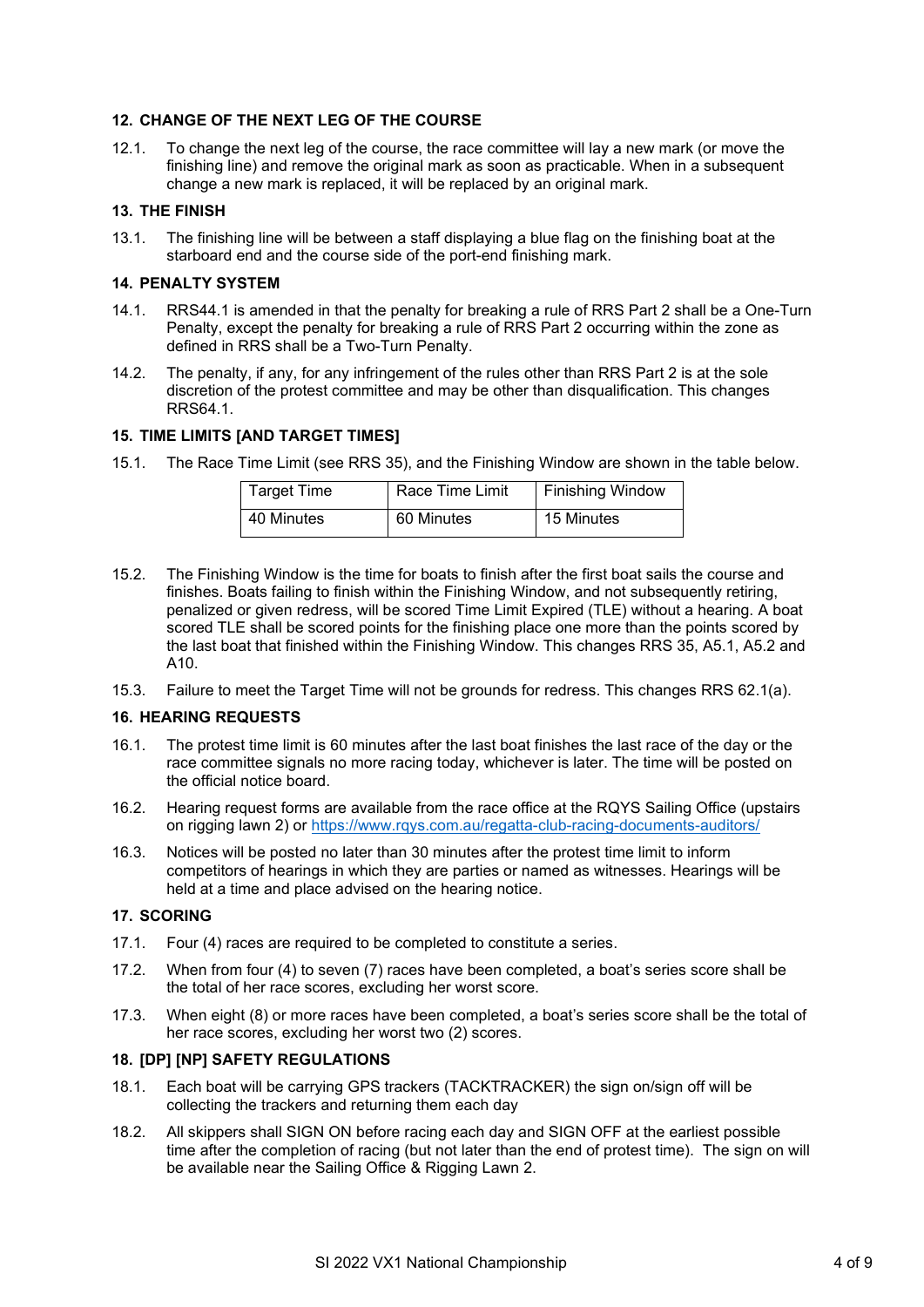- 18.3. Sign on shall be available 3 hrs before first warning and close 1 hr before first warning.
- 18.4. The skipper of a boat that retires or does not intend to continue racing is required to SIGN OFF immediately on return to shore.
- 18.5. A boat that retires from a race shall notify the race committee as soon as possible.
- 18.6. Competitors shall comply with the following harbour bylaws:
	- 18.6.1. All sailing vessels shall give way to powered vessels at all times whilst inside the Manly Boat Harbour. Once outside the Manly Boat Harbour, competitors are to as soon as possible stay outside of the main channel, keeping clear of powered vessels.
	- 18.6.2. No Spinnakers are to be flown in the Manly Harbour 6-knot area.

#### **19. [DP] REPLACEMENT OF CREW OR EQUIPMENT**

- 19.1. No crew member shall be substituted during an event unless express written consent is granted by the Jury or Race Committee. If a crew substitution is requested, the total crew weight shall not change by more than 10 kg.
- 19.2. Substitution of damaged or lost equipment is not allowed unless authorized in writing by the Race Committee. Requests for substitution shall be made to the committee at the first reasonable opportunity, which may be after the race.

#### **20. EQUIPMENT AND MEASUREMENT CHECKS**

- 20.1. A boat or equipment may be inspected at any time for compliance with the class rules, notice of race and sailing instructions.
- 20.2. [DP] When instructed by a race official on the water, a boat shall proceed to a designated area for inspection.

#### **21. OFFICIAL VESSELS**

21.1. Official vessels will be identified by display of a white flag with black letters 'RC' or 'MEDIA'.

#### **22. [DP] SUPPORT TEAMS**

- 22.1. Team leaders, coaches and other support personnel shall not get within 50m of any boat racing from the Warning Signal until the last boat in that race has finished, without the approval of the Race Committee.
- 22.2. SI 22.1 does not apply to Media Vessels approved by the Race Committee.
- 22.3. The penalty for failing to comply with SI 22.1 above may be the disqualification of all boats associated with the infringing party, parties, boat and or boats.

#### **23. TRASH DISPOSAL**

23.1. Trash may be placed aboard official or support person vessels.

#### **24. [DP] [NP] BERTHING**

- 24.1. Boats shall be kept in their assigned places while in the harbour.
- 24.2. Planned Berthing shall be at VIP Docks 1 5 & the Marine Holding Area.

24.2.1. A diagram can be found in SI Attachment C.

24.3. Boats shall follow all berthing directions from the Sailing or Marina Office to the best of their ability.

#### **25. HAUL-OUT RESTRICTIONS**

25.1. [DP] [NP] Boats shall not be hauled out during the event except with and according to the terms of prior written permission of the race committee.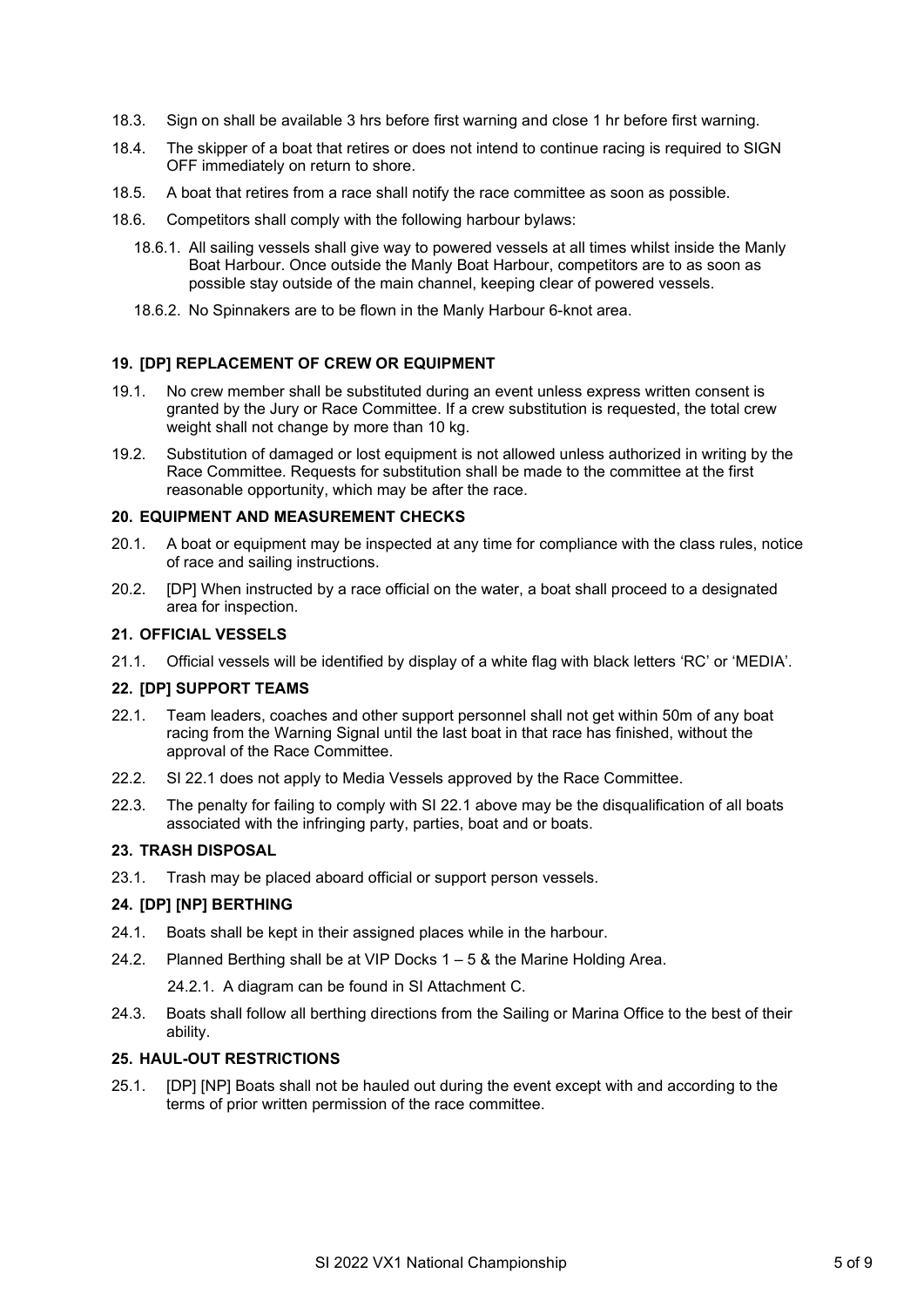#### **26. PRIZES**

- 26.1. Prizes will be given as follows:
	- 26.1.1. 1st, 2nd and 3rd in Scratch.
	- 26.1.2. 1st Senior Skipper over 60.
	- 26.1.3. 1st Junior U21.
	- 26.1.4. 1st Female.
	- 26.1.5. Additional prizes may be awarded at the discretion of the Organising Authority.

#### **27. RISK STATEMENT**

27.1. RRS 3 states: 'The responsibility for a boat's decision to participate in a race or to continue to race is hers alone.' By participating in this event each competitor agrees and acknowledges that sailing is a potentially dangerous activity with inherent risks. These risks include strong winds and rough seas, sudden changes in weather, failure of equipment, boat handling errors, poor seamanship by other boats, loss of balance on an unstable platform and fatigue resulting in increased risk of injury. **Inherent in the sport of sailing is the risk of permanent, catastrophic injury or death by drowning, trauma, hypothermia or other causes.**

#### **28. INSURANCE**

28.1. Each participating boat shall be insured with valid third-party liability insurance with a minimum cover of \$10,000,000AUD per incident or the equivalent.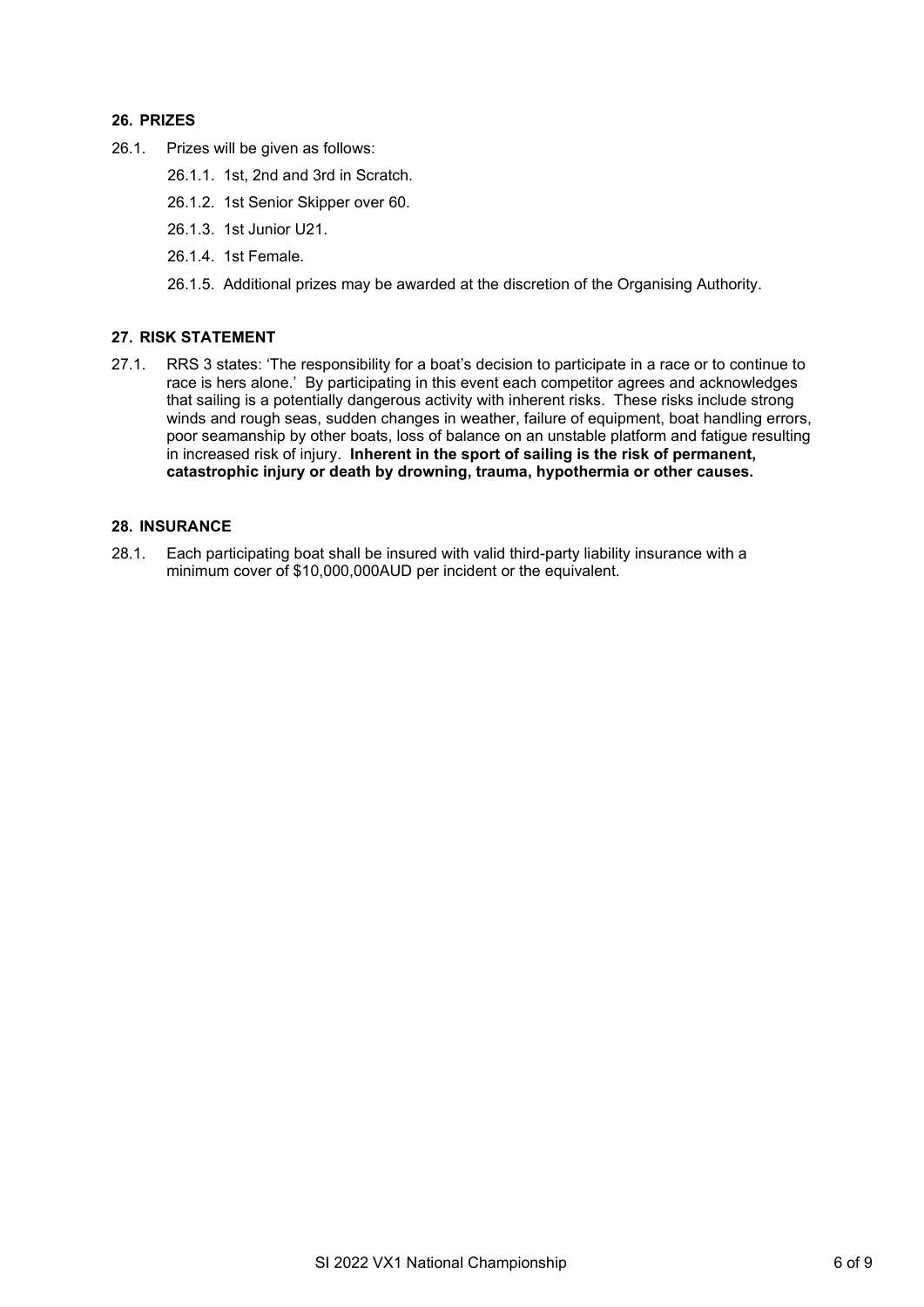### **SI ATTACHMENT A**

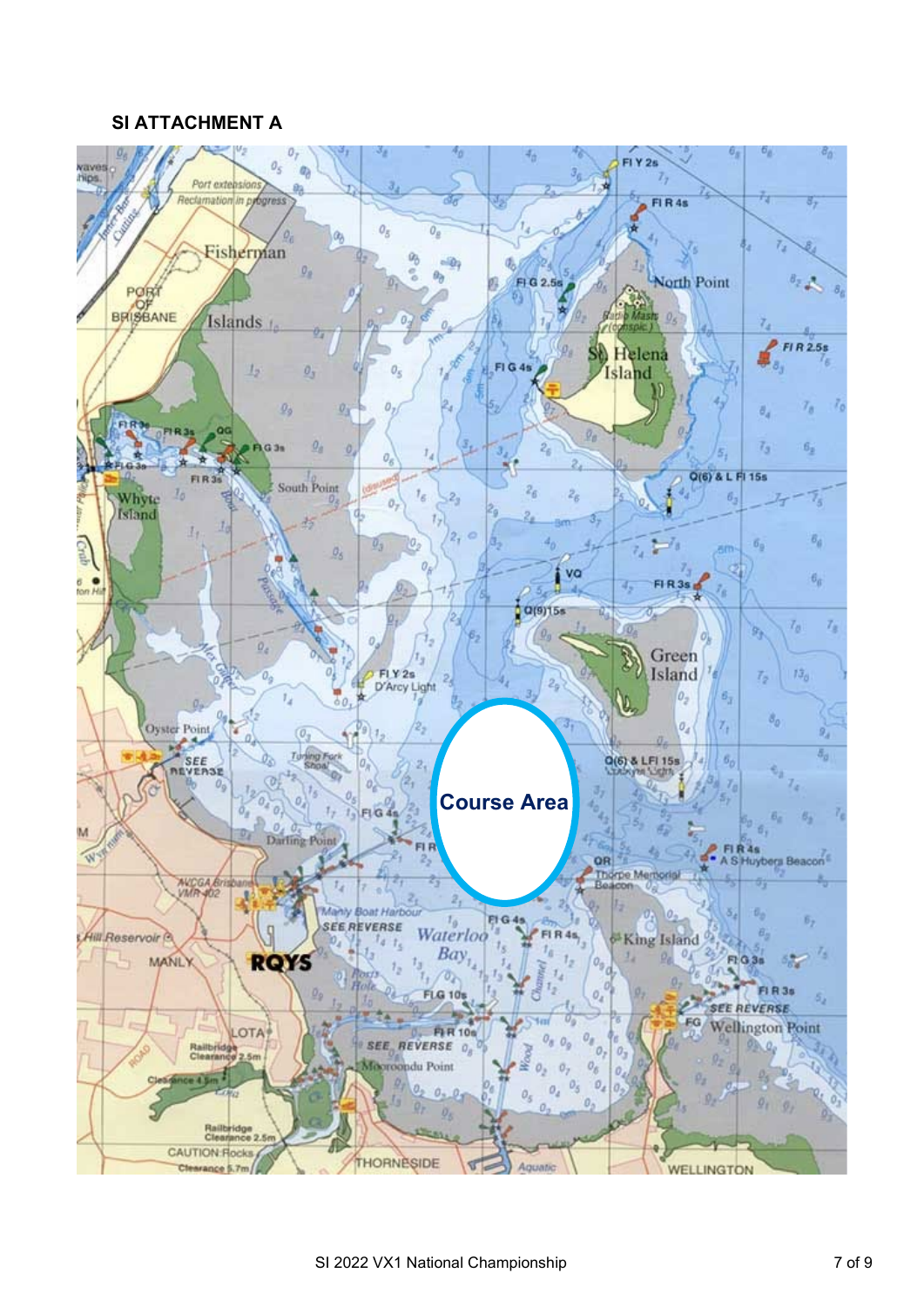# **SI ATTACHMENT B**

| <b>CODE</b> | <b>COURSE</b>                                                        | <b>MARKS DESCRIPTION</b>                                              |  |
|-------------|----------------------------------------------------------------------|-----------------------------------------------------------------------|--|
| LA1         | Start $-1 - 1a - 4p - Finish$                                        | <b>Mark 1: Orange Inflatable</b><br><b>Mark 1a: Orange Teardrop</b>   |  |
| LA2         | Start $-1 - 1a - 4s/4p - 1 - 1A - 4p - Finish$                       |                                                                       |  |
|             |                                                                      | Marks 4s & 4p: Yellow Inflatable                                      |  |
| LA3         | Start $-1 - 1A - 4s/4p - 1 - 1A - 4s/4p - 1 -$<br>$1A - 4p - Finish$ | <b>Start Pin: Orange Inflatable</b><br>Finish Pin: Purple Inflatable. |  |
|             |                                                                      | <b>Change Mark: Black and White Inflatable</b>                        |  |